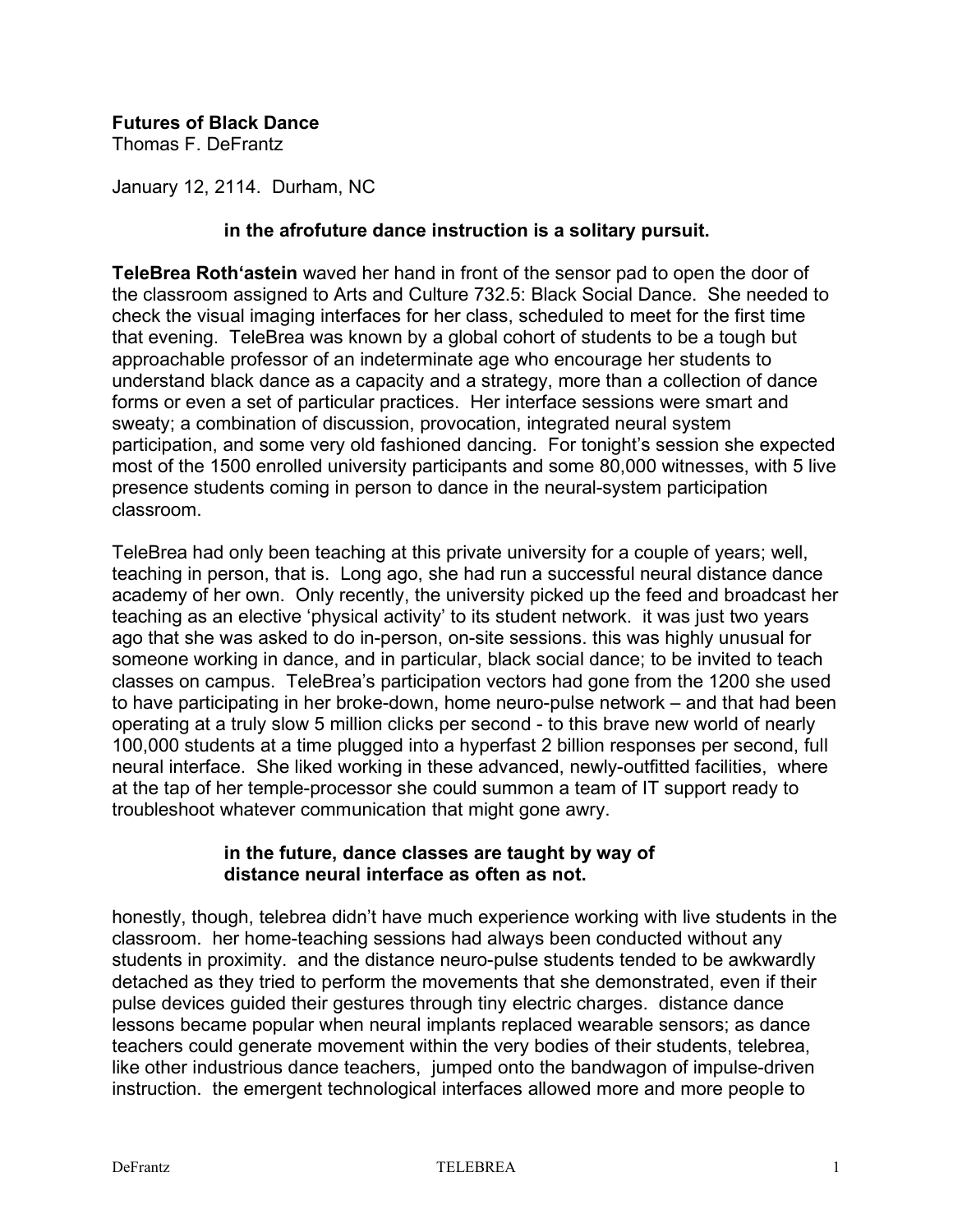take up dancing as a creative physical exercise. the plug and play method of having a talented dancer literally move you by way of her movements attracted all sorts of students.

## **in the afrofuture, traditional black social dance is still taught body-to-body – at home.**

telebrea's specialty was the old-timey black dances of the twenty-first century. she learned these dances from her father, when she had been a little boy, his father, zekiel, came from a dancing family, and telebrea's parents had met at a dancing protest in new Detroit. zekeil and jadeena – telebrea's mother – danced all the protests that they could in the 2070s; at the resistance against central congo overdevelopment; at the rethinking repatriation affair of south florida; at the holistic happiness hoedown staged in chinese cote divoire. when telebrea was born, zekiel and jadeena knew that he was no singlegender child, and they did the work to allow him to express the fluid gender identities that suited him. intra-gender children were not all that uncommon at the dawn of the twenty-second century; but that dispersed community didn't make anyone's lives easier. between five and eight years old, telebrea preferred to be recognized as a boy, and zekeil taught him the basics of turn of the last century b-boying as he could; he learned those from the old WW4 internet archives that you could still find hooked up to some church communication networks. he taught him the wind-jamming line dances that had been popular in the 2030s, those dances that had become popular in the great power failure decade, when most black folk lived with electricity only half the time. and he taught him the man-to-man be-a-man partner dances, that had developed in the megajails of the 2060s; those dances that alternated tender caress in hand dancing and full-bodied slam dancing, crashing one into the other to synthesized sounds of the mechanical apocalypse. telebrea enjoyed these styles, and the way that his father guided him through the movements the old way, by demonstrating, playing together, discussing the metaphor and meaning, and through full bodied, hand shoulder leg and foot contact.

telebrea learned her warrior dancers from her grandmother, tesladella roth'astean, her mama's mama, who had emigrated from argentina in the 2050s. tesladella taught her the long-time ago black power fertitlity and power dances – twerking and j-setting. learning these dances from her grammamere helped telebrea understand her feminine and social self as a capacity she had to practice. in the middle of a vogue drop, a movement she always did as part of her twerk sequence, telebrea thought of herself as a badass girlboy, ready to kick the ass of racist bs worldwide and across time.

#### **in the afrofuture, some dancers claim mixed-gender, mixed-race blackness**

Telebrea's social dance classes gained in popularity as he matured as a mixed-gender mediated personality. he began posting his 3-d visualization dance logs as a teenager, first alternating gender representation week by week and then day by day. she didn't want her gendershifting to be a trick, so she always chose a unified mode per day;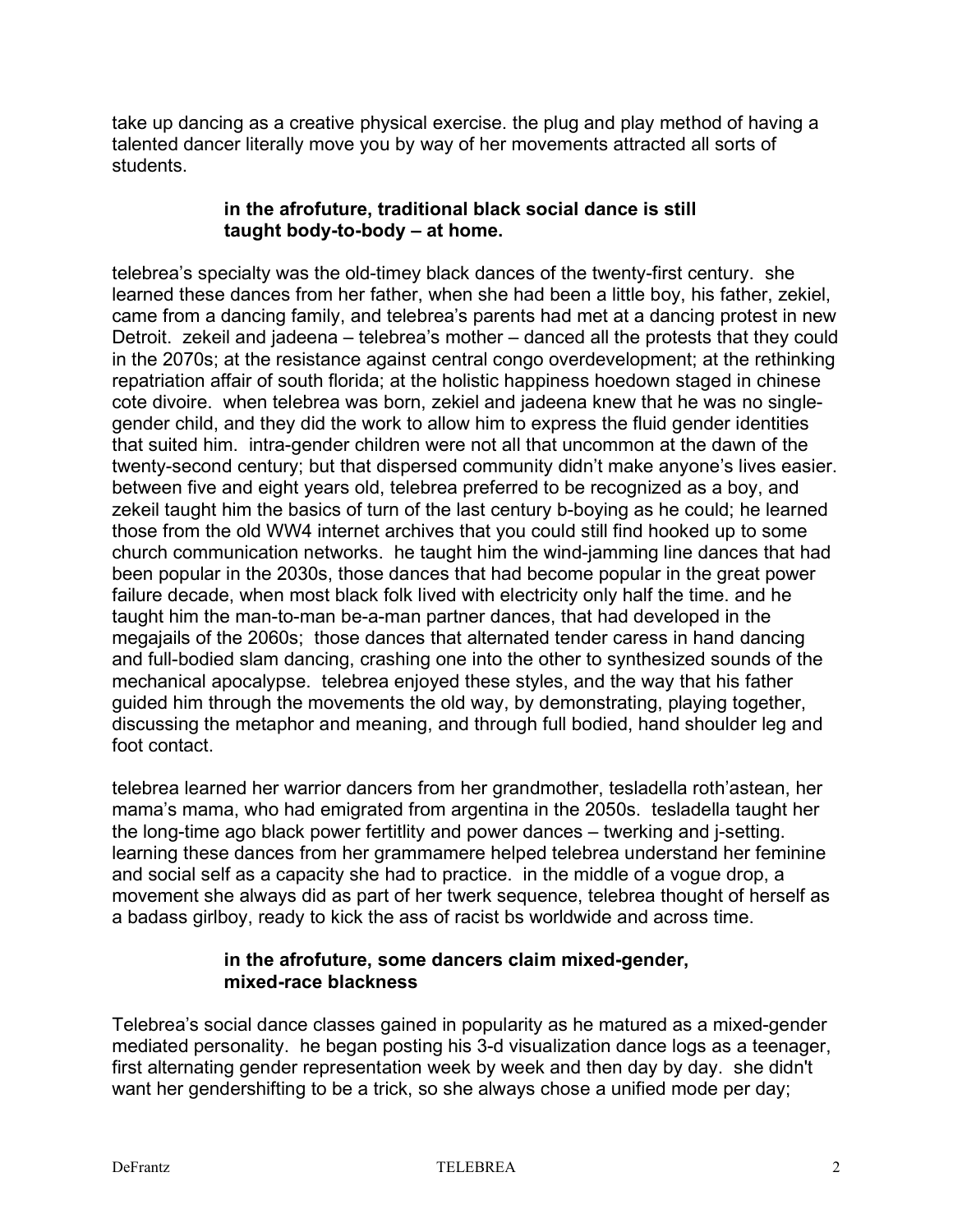something perhaps recognizably male, surreptitiously androgynous, but demonstrably female, or sometimes straight up fem-bot glamour puss. her glamour puss perona, while popular, took considerable time to generate, and Telebrea only worked that mode on occasion. Telebrea's claim to blackness, though never wavered.

in the afrofuture, neural attachments allow students to connect with instructors at at the level of musculature impulse.

The five on-site student teaching assistants freaked Telebrea out. they were young, hungry for movement, agile, and not very nice, she thought. of course they each had excellent technique, and could do pretty much anything that came their way. they were all hyperflexible, and a couple of them could dislocate their shoulders on command to perform the old 'mars-man' styles that blew up in the 2140s. the university assigned these teaching assistants to telebrea without her consultation, and they were paid with tuition remission and super fast neural connection interfaces. the teaching assistants provided an alternative physical narrative for the distance learners; students could alternate between the impulses that Telebrea emitted and those of any of the teaching assistants. Telebrea knew her dancing was infinitely more nuanced than that of the TAs, but many of the course enrollees preferred to feel the spikes of energy cast by the younger dancers.

Teaching, Telebrea relaxed into remembering the dances and engaging their contours. She dipped, with subtlety and suppleness, carefully tending to the motions and their implications, narrating the histories as she had been taught them, and demonstrating their bounded weightiness, rhythmicity, and affect. Today she chose to focus on the oldest dance in her repertoire, a strangely free-floating, but rhythmic partner dance from the old days. Telebrea knew his black history, and he knew that this was a dance about the industrial prison complex, and the way that 21<sup>st</sup> century black youth would engage in extravagant gang dance battles, and how this dance was very popular as part of that practice. the dance called for a sort of weighted volition down and back, down and back with the legs, while the arms floated and pushed, gathered into loose fists, and the chest heaved in time to a soundscore of dogs barking and the old police sirens.

Telebrea danced, and the TAS looked bored. She knew that they would rather be doing their "bumping time" interface dances, the ones that gave full-body stimulation by neural feedback in response to slightest passing erotic thought. some folks thought of these new styles as just sex dances, that these new dances that interfaced young people did together in groups of 8 or 10 were nothing more than electronic orgies; they had nothing to do with dancing and little to do with black culture. Telebrea wasn't sure. maybe there was something in this group undulation that had emerged in a hook-up network between Oakland and South Memphis that told a story about black erotic connection? once, she switched on her feedback paradigm; this allowed her to feel the gestures that her students created, to better understand where the movement worked and, more commonly, where it didn't. sure enough, while most of her students were trying to capture the gestures she created, others were watching interface news feeds or chatting about music.